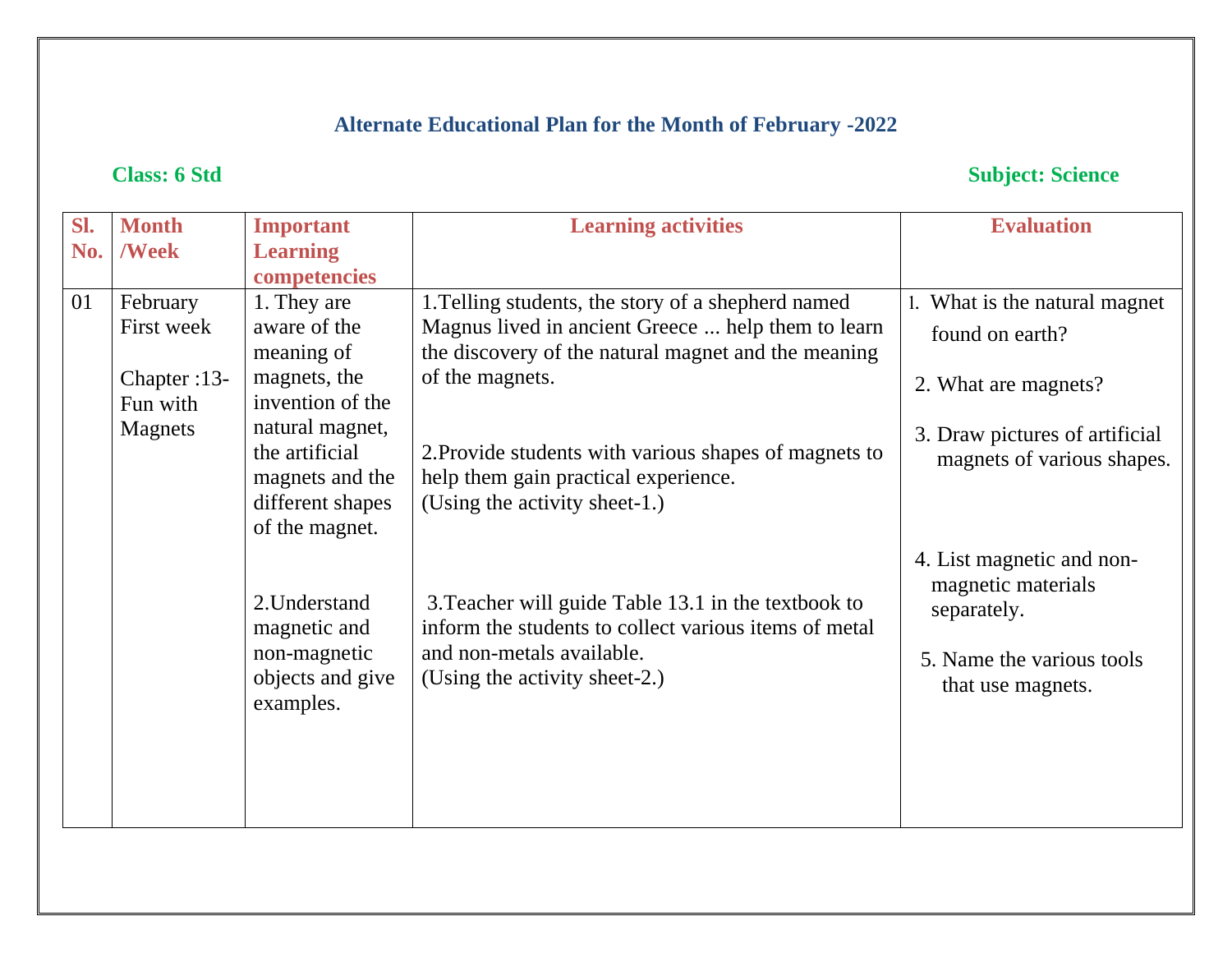| February<br>Second<br>week | 3. With the<br>introduction of<br>magnetic poles<br>they will<br>experimentally<br>understand the<br>ways of finding<br>directions. | 4. Take the students to the school premises and give<br>them various artificial magnets and papers, wrapping<br>the magnet in that paper and playing it slowly for a<br>few minutes in the sandy soil. Observe, iron fillings<br>are attached to the paper then play the magnet<br>between the iron fillings. Which part of the magnet is<br>most attracted to iron fillings? Based on this, Will<br>introduce magnetic poles.<br>Perform the activity $(3)$ given in the textbook by<br>filling out Table 13.2 to find out the distribution of<br>various amounts of iron in the soil of different<br>regions. | 6. Where is the magnetic<br>attraction greater in bar<br>magnet?                                                                |
|----------------------------|-------------------------------------------------------------------------------------------------------------------------------------|-----------------------------------------------------------------------------------------------------------------------------------------------------------------------------------------------------------------------------------------------------------------------------------------------------------------------------------------------------------------------------------------------------------------------------------------------------------------------------------------------------------------------------------------------------------------------------------------------------------------|---------------------------------------------------------------------------------------------------------------------------------|
|                            |                                                                                                                                     | 5. By telling the story of Huang T, the ruler of<br>China, how he identifies the directions with the help<br>of a magnet, explain with the help of Figure 13.8.<br>By performing the activity (5) given in the textbook,<br>it will be understood that bar magnet, which is<br>independently suspended, will always stand in the<br>north-south direction. This property of the magnet is<br>known to apply in compasses.                                                                                                                                                                                       | 7. What is the scientific<br>reason, when a freely<br>suspended bar magnet<br>always comes to rest in<br>north-south direction? |
|                            |                                                                                                                                     |                                                                                                                                                                                                                                                                                                                                                                                                                                                                                                                                                                                                                 |                                                                                                                                 |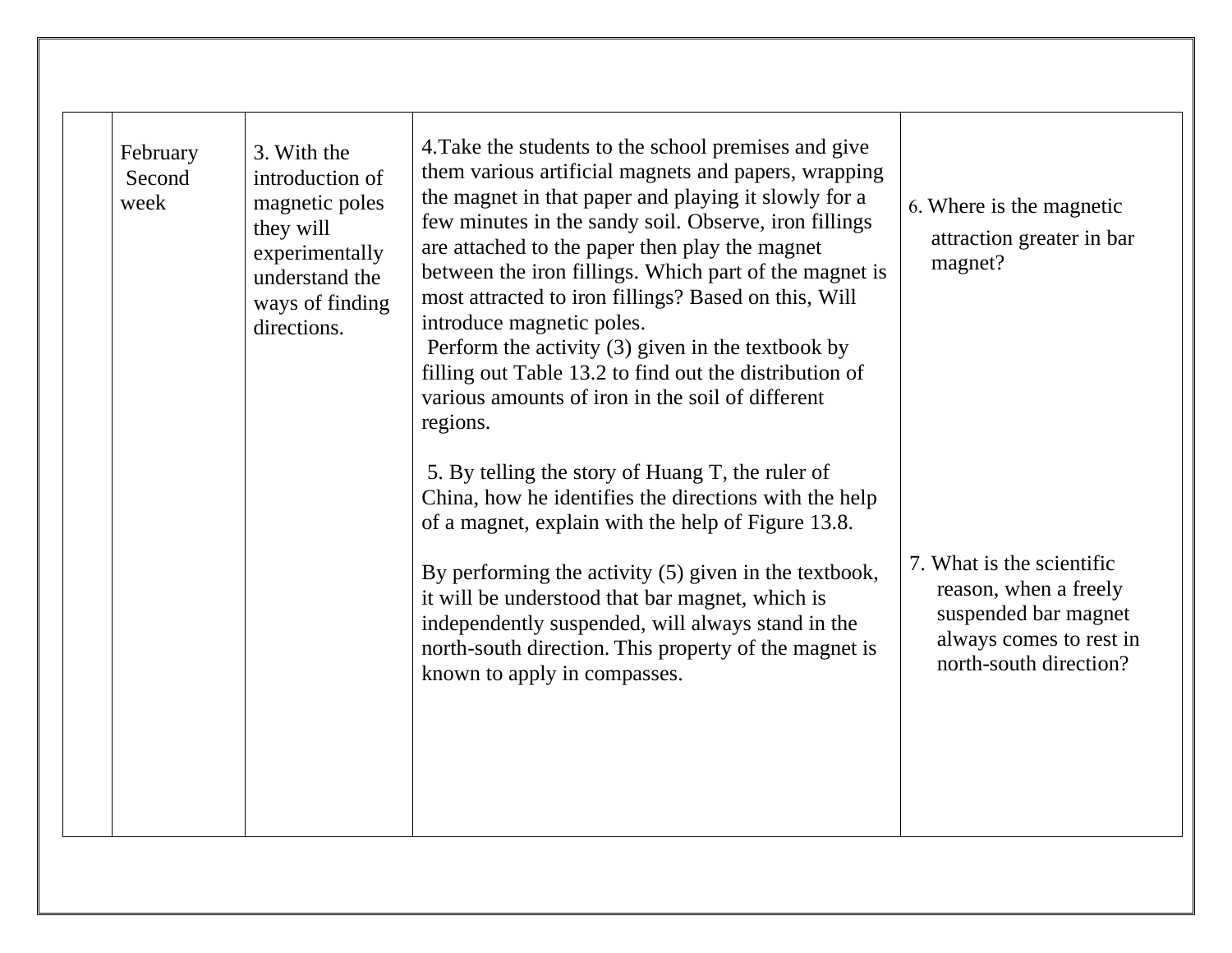|  | 4. They will      | 6. Teachers will demonstrate the temporary artificial |                              |
|--|-------------------|-------------------------------------------------------|------------------------------|
|  | learn the         | magnetic preparation method with the help of Figure   |                              |
|  | methods of        | 13.11.                                                |                              |
|  | making            |                                                       |                              |
|  | temporary         | 7. Will understand by demonstrating with the help of  |                              |
|  | artificial        | real magnets, the attraction and repulsive properties |                              |
|  | magnets, the      | of the poles.                                         |                              |
|  | attractiveness of | The magnetic properties of the various magnets are    |                              |
|  | magnetic poles    | illustrated using the real magnets with the help of   |                              |
|  | and methods of    | Figure 13.15 and 13.16.                               |                              |
|  | preserving the    |                                                       |                              |
|  | magnetic          | Learning the lesson note, activity sheet from the     |                              |
|  | properties of the | chapter "A fun with magnets" from the TEACHOPIA       |                              |
|  | magnets.          | app to facilitate learning.                           |                              |
|  |                   |                                                       |                              |
|  |                   | Watch the "A fun with magnets" lesson using the       |                              |
|  |                   | video link in the e-samveda classroom, to help        | 8. List the ways to preserve |
|  |                   | manage the activities.                                | the magnetism of magnets     |
|  |                   |                                                       | over a long period of time.  |
|  |                   | https://youtu.be/Z_uDNkl09Go                          |                              |
|  |                   | https://youtu.be/0VJTpMQe4Q                           |                              |
|  |                   |                                                       |                              |
|  |                   |                                                       |                              |
|  |                   |                                                       |                              |
|  |                   |                                                       |                              |
|  |                   | To facilitate further learning by using activities    |                              |
|  |                   | related to the chapter "A fun with magnets" in        |                              |
|  |                   | Deeksha app.                                          |                              |
|  |                   |                                                       |                              |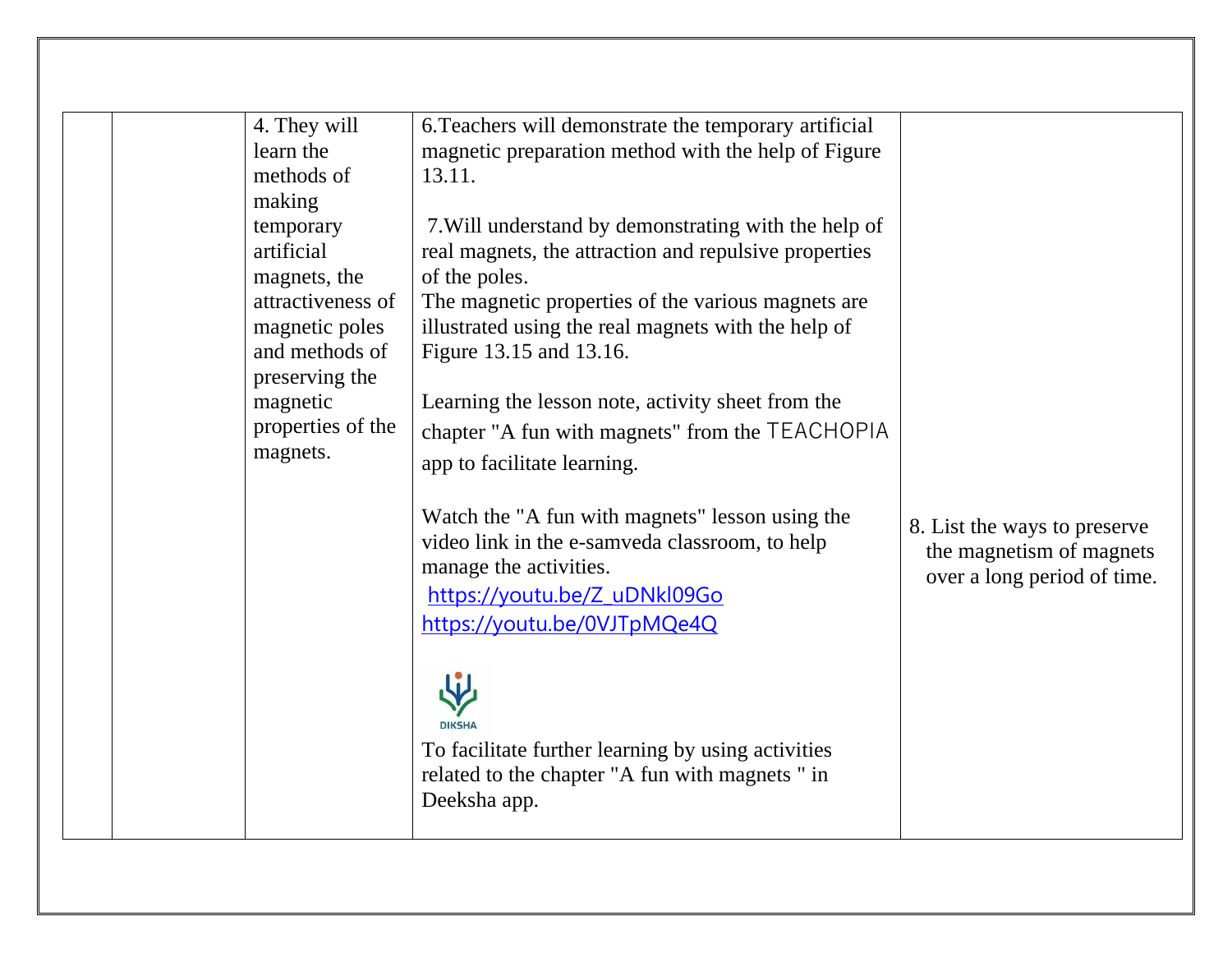| February<br>Third week            | 1. They will<br>know the<br>amount of water<br>we need in daily<br>life.                                                          | 1. project will be given to the students to plan and<br>write down the amount of water (liters) they use per<br>day for various activities. Students will discuss in the<br>groups the amount of water used by friends and<br>compare to supplement the project.                                                                                                                                                                                                                                                            | 1. Discuss different uses of<br>water in groups.                                                                        |
|-----------------------------------|-----------------------------------------------------------------------------------------------------------------------------------|-----------------------------------------------------------------------------------------------------------------------------------------------------------------------------------------------------------------------------------------------------------------------------------------------------------------------------------------------------------------------------------------------------------------------------------------------------------------------------------------------------------------------------|-------------------------------------------------------------------------------------------------------------------------|
| Chapter: 14-<br>Water<br>February | 2. Knowing the<br>different sources<br>of water, they<br>will understand<br>the amount of<br>water on Earth.                      | 2. Suggest a list of varies sources of water they use in<br>everyday life, and introducing other sources of water.<br>Using the help of a map to understand the amount of<br>water sharing on the earth.<br>3. For students,<br>* What causes the water in the surrounding ditches,<br>barns and lakes to be depleted?<br>* Why is there no moisture in the wet cloth?<br>Asking, discussing such critical thinking questions<br>and interpreting the water cycle with scientific<br>reasons. (Using the practice sheet-3.) | 2. List the various sources of<br>water.<br>3. How much of the earth is<br>covered by water?<br>4. Explain water Cycle. |
| Fourth week                       | 3. Knowing the<br>meaning of the<br>water cycle and<br>understanding<br>the key factors<br>that contribute to<br>the water cycle. | by performing an activity (3) given in a textbook.<br>Demonstrating them how the clouds are formed by<br>(Using the activity sheet-4.)                                                                                                                                                                                                                                                                                                                                                                                      | 5. How the clouds are<br>formed?                                                                                        |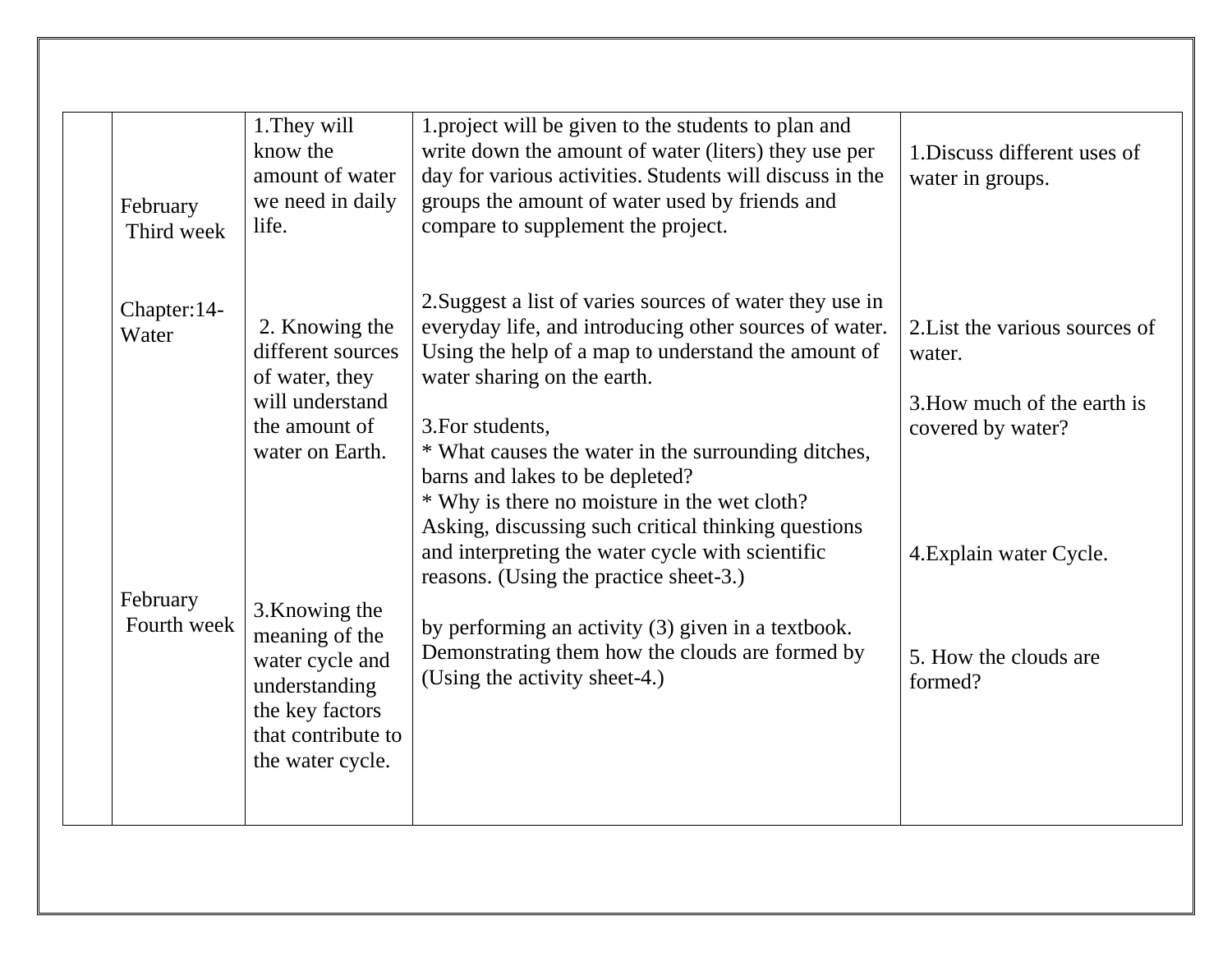|  | 4. Understand the | 4. Provide students with the opportunity to discuss the |                              |
|--|-------------------|---------------------------------------------------------|------------------------------|
|  | effects of heavy  | implications of the classroom by collecting images      | 6. When will the drought     |
|  | rain and drought  | that are related to the heavy rain and drought found in | occur?                       |
|  | and understand    | various newspapers.                                     |                              |
|  | the importance    | Facilitate group discussion on different                |                              |
|  | of water          | conservation methods of water. Understanding of         | 7. Discuss the effects of    |
|  | conservation.     | Rainwater Harvesting Method.                            | flood.                       |
|  |                   | (Using the activity sheet-5.)                           |                              |
|  |                   |                                                         | 8. Describe the method of    |
|  |                   | Learning the lesson note, activity sheet from the       | rainwater harvesting.        |
|  |                   | chapter "A fun with magnets" from the TEACHOPIA         |                              |
|  |                   | app to facilitate learning.                             | 9. List the methods of water |
|  |                   |                                                         | conservation.                |
|  |                   | Watch the "Water" lesson using the video link in the    |                              |
|  |                   | e-samveda classroom, to help manage the activities.     |                              |
|  |                   |                                                         |                              |
|  |                   | https://youtu.be/0AhdlZyJ9w0                            |                              |
|  |                   |                                                         |                              |
|  |                   |                                                         |                              |
|  |                   | https://youtu.be/xr1ERBOZRIQ                            |                              |
|  |                   |                                                         |                              |
|  |                   | 个                                                       |                              |
|  |                   |                                                         |                              |
|  |                   | To facilitate further learning by using activities      |                              |
|  |                   | related to the chapter "Water" in Deeksha app.          |                              |
|  |                   |                                                         |                              |
|  |                   |                                                         |                              |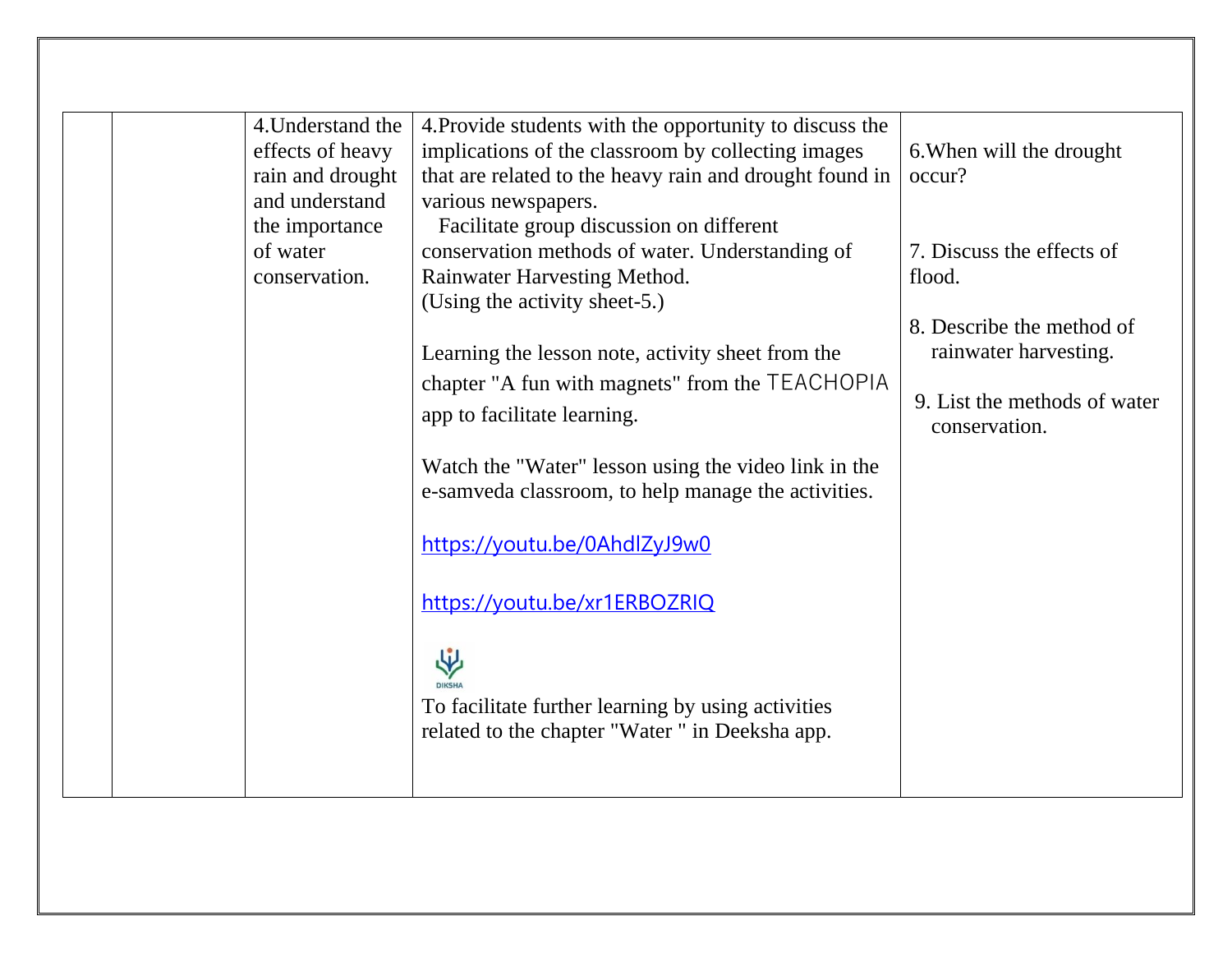**Class: 6 Std Subject: Science**

**Activity Sheet – 1**

**Look at the pictures of the magnets below, select their names from bracket and write them in blank space.**

**(Needle magnet, horse shoe magnet, bar magnet, spherical magnet, spherical tip magnet)**

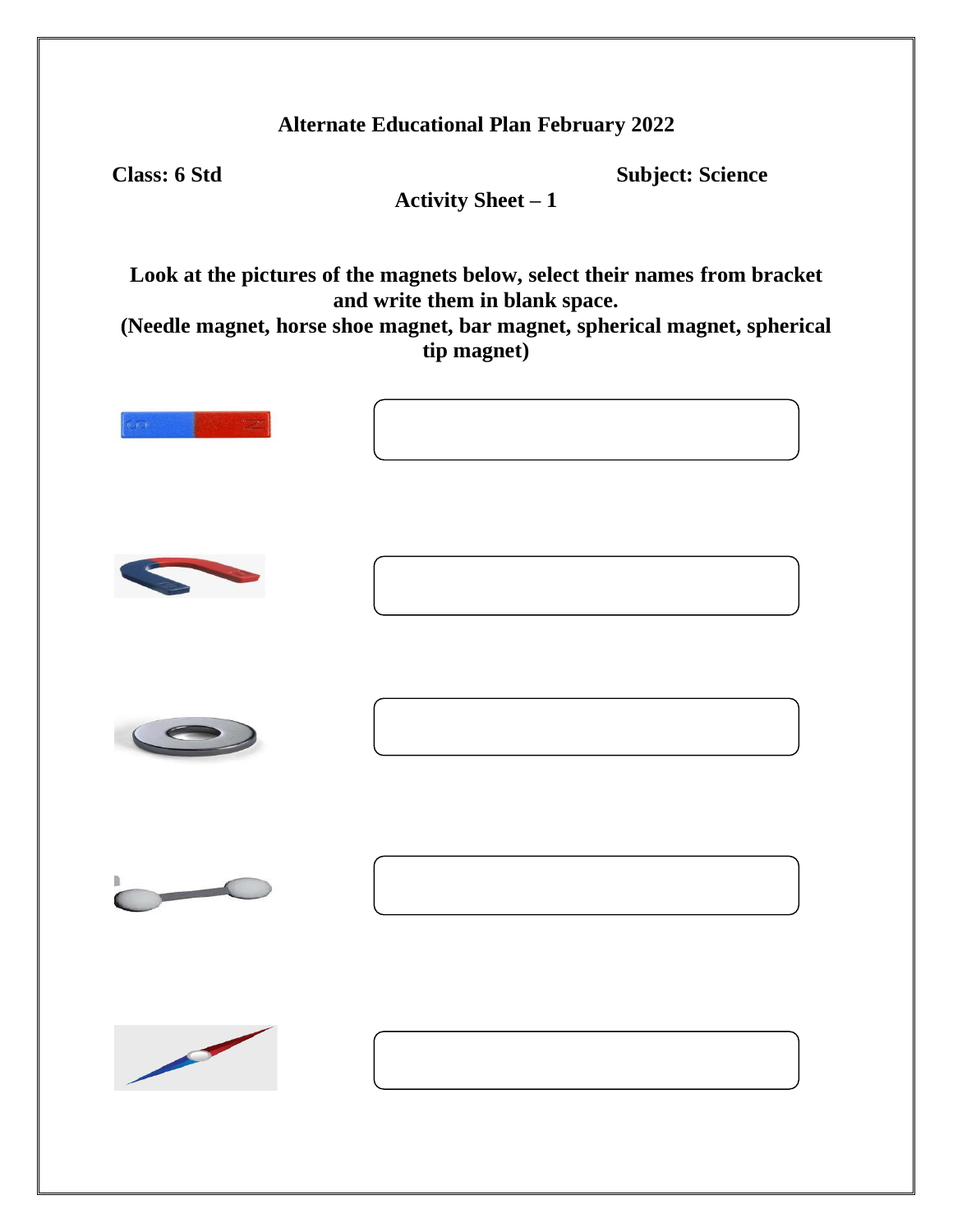**Class: 6 Std Subject: Science**

**Activity Sheet – 2**

**Take a look at the pictures below and encircle the objects / equipment that used the magnet.**

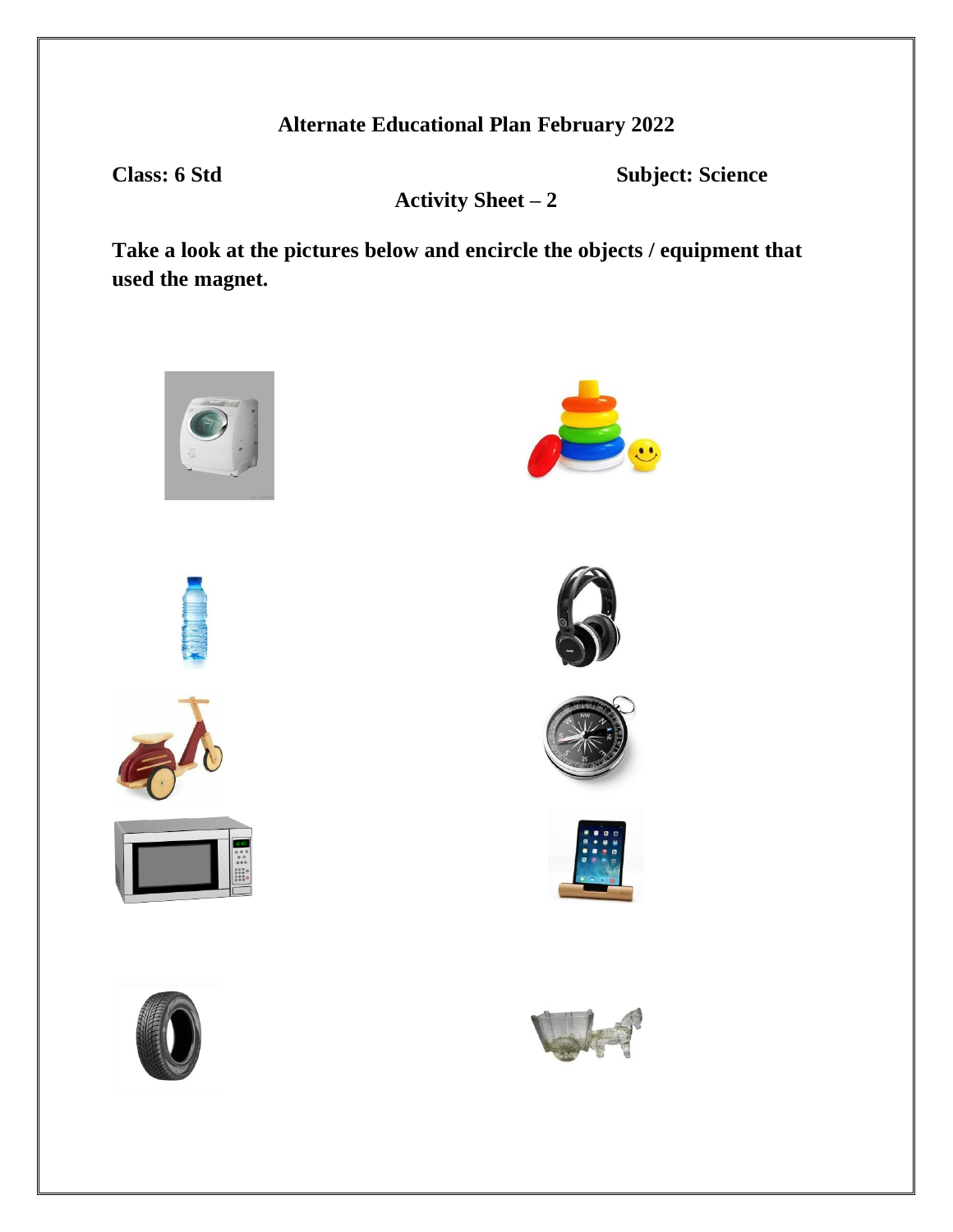**Class: 6 Std Subject: Science**

**Activity Sheet – 3**

**Note the picture of the water cycle below. Fill in the blanks.**

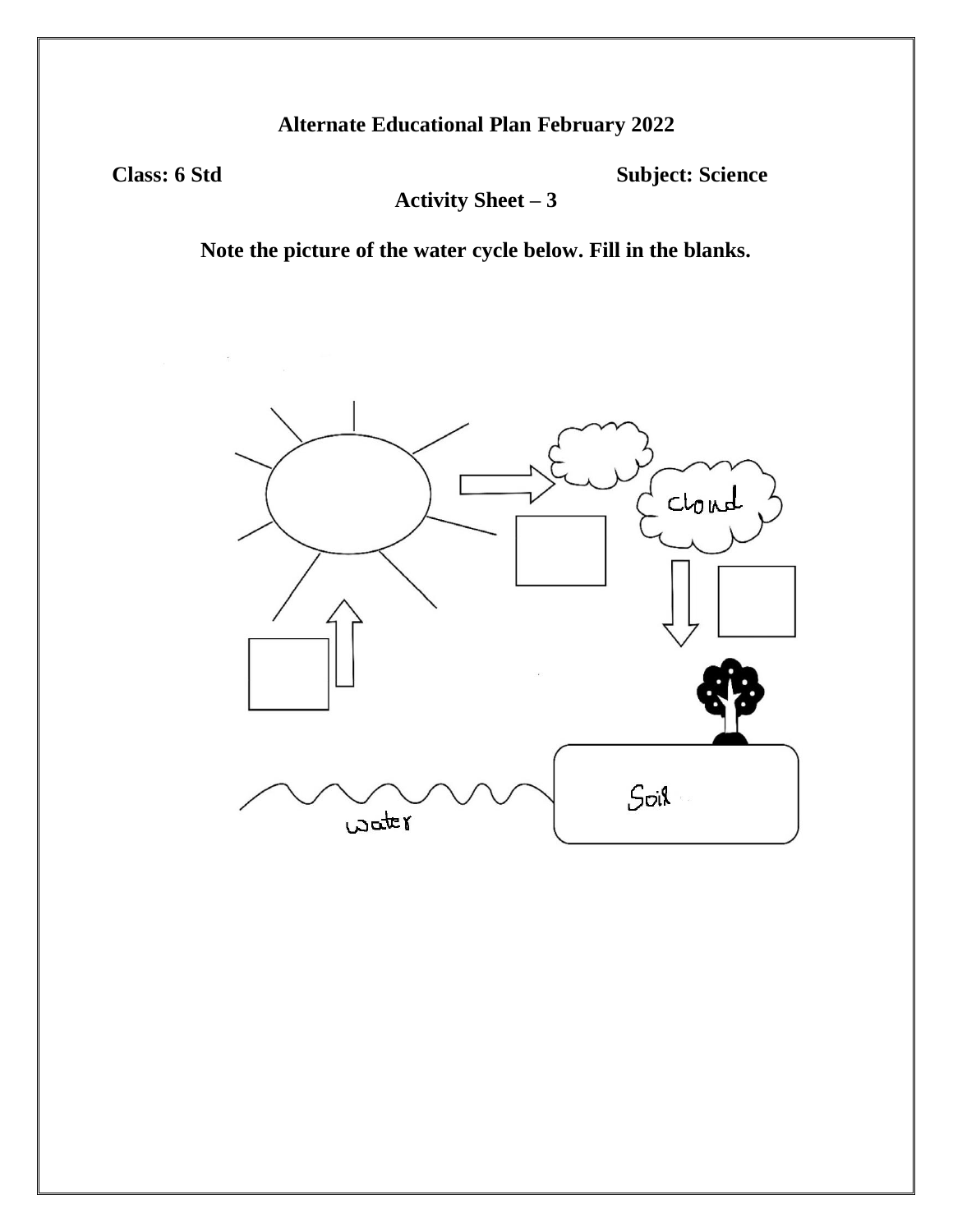**Class: 6 Std Subject: Science**

**Activity Sheet – 4**

**Choose the appropriate one of these words from the bracket below. (Condensation, evaporation, transpiration, diffusion, osmosis)**

- **Water from the lake acuumalates in the air**
- **Water from the plants accumulates in the air**

▪ **Fog on the leaves of plants**

- **Drying of wet clothes.**
- **Water becomes ice.**